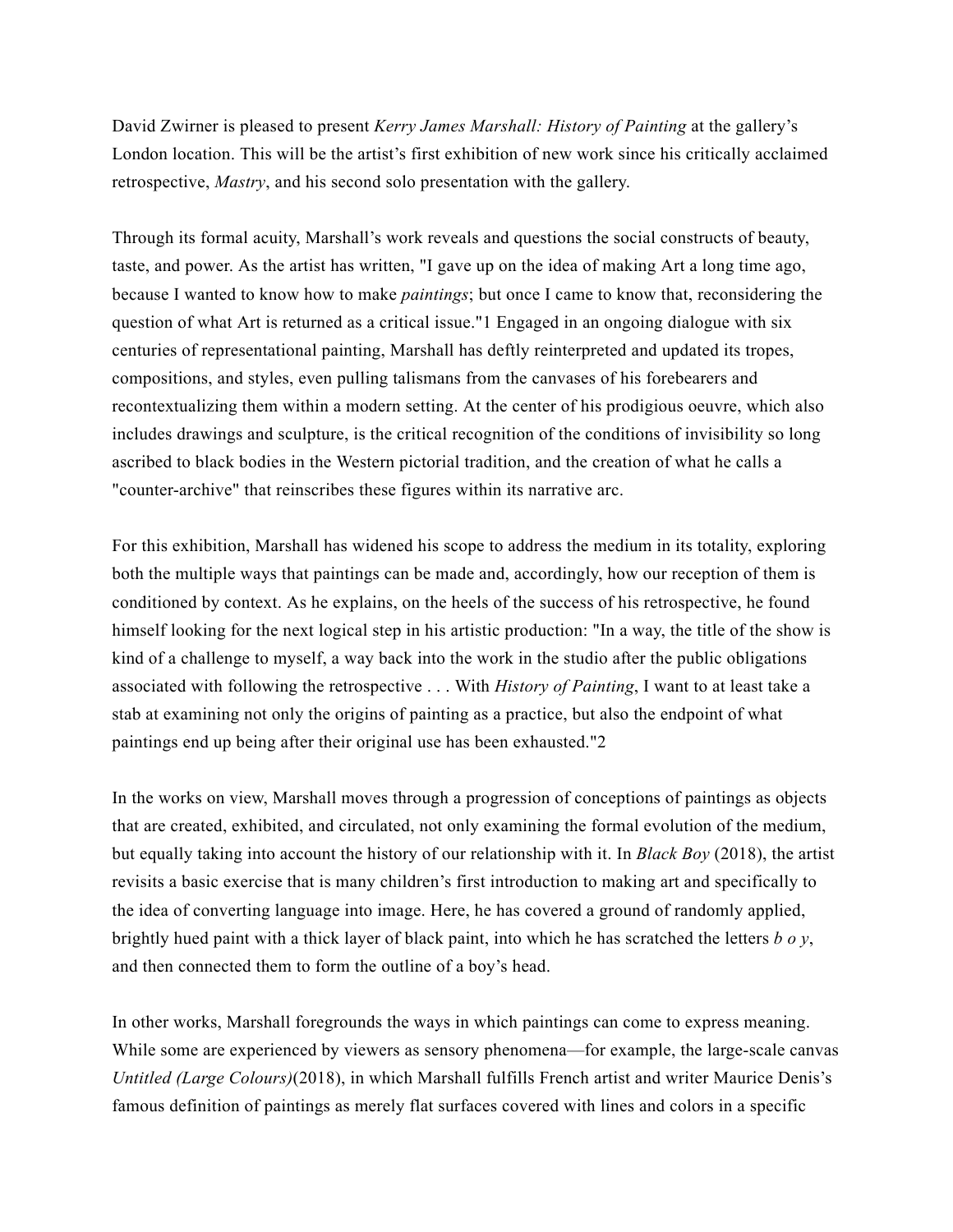order—other works, such as the identically sized *Untitled (Underpainting)* (2018), convey complex themes through their structure and content, requiring a different level of engagement. In the latter painting, Marshall begins with a layer of burnt umber paint, an underpainting technique frequently utilized by Renaissance masters to impart a warm brownish glow to the composition that is subsequently applied. In the image, black figures populate a salon-style museum, presumably arranged in accordance with an established art historical narrative. Groups of schoolchildren receive instruction, as other visitors look intently at artworks, while still others take in the whole scene. Through this tableau, Marshall both acknowledges the ways in which the history of art is told, while questioning the place of black bodies within this pedagogy.

Finally, a group of paintings takes as its subject the way in which artworks are exchanged, emphasizing their ultimate fate as commodity. Appropriating the format of the supermarket circular, Marshall replaces the everyday goods that would ordinarily be promoted on such fliers with auction results, each from a different auction house and day in early 2007, when the market had reached an apex. One painting depicts results from Swann Auction Galleries, notably one of the only houses to offer a sale of African American artists, while others make evident the relative absence of women from such contexts. Embedded within is a series of purely aesthetic formal choices that are in direct contrast with their content—for example, the invocation of color theory or a riff on neo-plastic composition that unconsciously affects the lens through which these works are seen. Titled *History of Painting*, they call attention to how value is created and assigned and how it influences the writing of history.

A fully illustrated catalogue, including new scholarship by Teju Cole and others, is forthcoming from David Zwirner Books.

1 Kerry James Marshall, "Foreword," in *Kerry James Marshall* (New York: Harry N. Abrams, 2000), p. 9.

2 Kerry James Marshall in conversation with Angela Choon, *Luncheon*(Autumn/Winter 2018– 2019), pp. 80, 83.

Kerry James Marshall (b. 1955) received his BFA from the Otis Art Institute in Los Angeles in 1978, where he was later awarded an honorary doctorate in 1999. Marshall has exhibited widely throughout Europe and the United States since the late 1970s and early 1980s. This year, *Kerry James Marshall: Collected Works* was presented at the Rennie Museum in Vancouver and *Kerry James Marshall: Works on Paper* at The Cleveland Museum of Art. His site-specific outdoor sculpture *A Monumental Journey* was also permanently installed in Hansen Triangle Park in